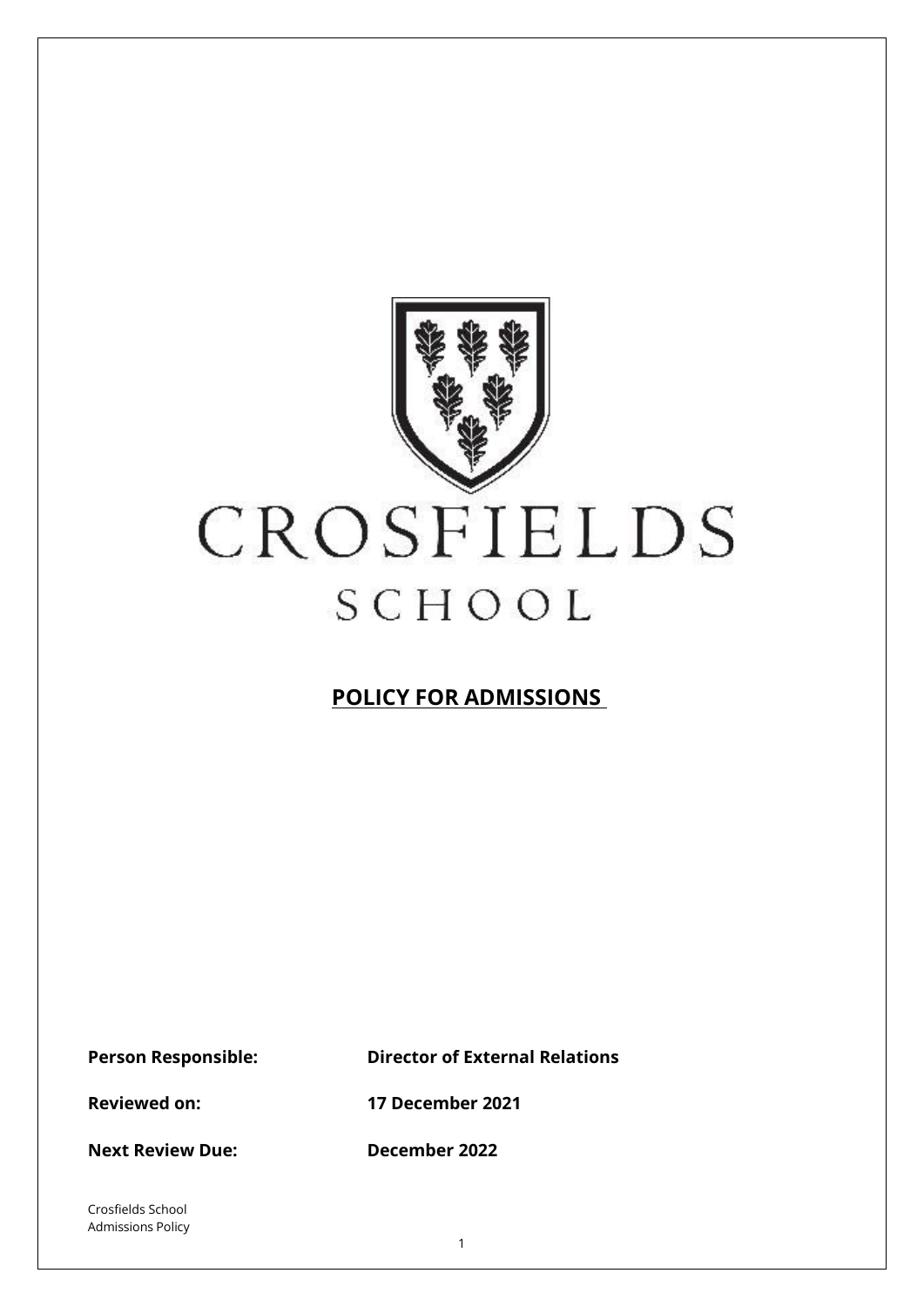## **Reference Documents/Websites: Curriculum Policy English as an Additional Language Policy Equal Opportunities Policy Special Education Needs & Disability Policy (SEND)**

Crosfields School is a coeducational independent day school for pupils from ages 3 to 16. TheSchool has 635 pupils (January 2022). Deciding on the right school for your child is very important, and we believe that a personal visit is invaluable. We hold a number of open events throughout the year which give a great insight tolife at Crosfields. Details of these events are published on our website. We are also very happyto welcome prospective parents and their children at other times. Please contact the School's registrar on (0118) 9879902 or email [registrar@crosfields.com](mailto:registrar@crosfields.com) to arrange a visit.

If it is not possible to hold open events or arrange school visits because of circumstances beyond the School's control, then the School website will publicise details of the alternative arrangements in place.

For the purpose of this policy a "**Parent**" shall include a guardian, carer or any other person with parental responsibility for a child at the School.

## **THE ENTRY PROCEDURE**

Crosfields is an academically selective school.

## Pre-Prep (Entry for Nursery – Year 2)

The main points of entry are at Nursery (3+) and Reception (age 4), although there are sometimes vacancies for entry into Year 1 or Year 2. We have 40 places in Nursery and a further 20 places in Reception.

Children entering our Pre-Prep are invited for a group assessment prior to entry.

## Junior School (Entry for Year 3 – 6)

Entry will normally be in Year 3 or Year 5 although we will consider entry into Year 4 or Year 6 if there are places available. The number of places will vary from year to year depending upon the number of pupils moving through the school.

Selection is based upon academic merit which is assessed through an entry examination, an interview at the School and references from the candidate's previous school. We also look to select on the basis of pupils who are able to benefit from our balanced and wellrounded education and to make a positive contribution towards the life of the School.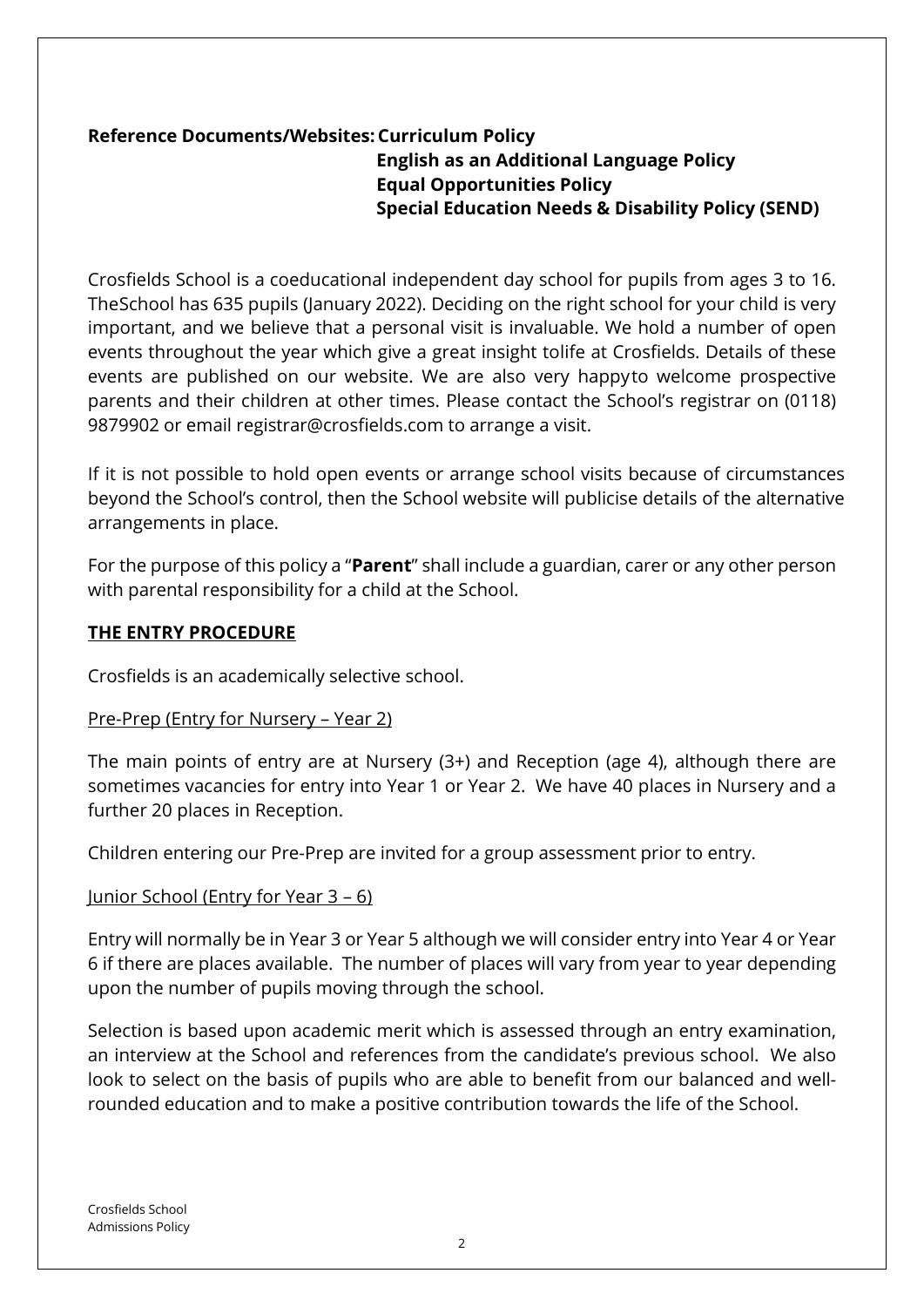## Senior School (Entry for Year 7 – 10)

Entry to the Senior School will normally be at Year 7 or Year 9. Pupils will be considered for entry into Year 8 if places allow. Entry direct into Year 10 for the start of GCSEs will only be considered in exceptional circumstances. Senior School year groups may have up to 80 pupils.

Selection is based upon academic merit which is assessed through an entry examination, an interview at the School and references from the candidate's previous school. We also look to select on the basis of pupils who are able to benefit from our balanced and wellrounded education and to make a positive contribution towards the life of the School.

## **REGISTRATION**

In order for a child to be assessed and considered for a place at the school, the child must be registered with us. The School's Registration Form is available on the School's website and from the Registrar. Completion of the Registration Form and confirmation that this has been accepted and the child's name has been recorded on an entry list/waiting list does not constitute an offer of a place at Crosfields School.

Children wishing to join Crosfields from outside of the UK must ensure that they have appropriate immigration permission and all required travel documents (if applicable) to study in the UK. Crosfields is a licensed student sponsor and, subject to the fulfilling the criteria, areable to sponsor pupils from outside the UK.

## **EQUAL TREATMENT**

Crosfields' aim is to encourage applications from candidates with as diverse a range of backgrounds as possible. This enriches our community and is vital in preparing our pupils for today's world. TheSchool's provision for bursaries is described below.

Crosfields School is committed to equal treatment for all, regardless of a candidate's sex, race, ethnicity, religion, disability, gender reassignment, sexual orientation or social background.

We are committed to broadening access to the Senior School for high calibre students through our bursary programme and welcome applications from parents who have children with significant potential but would not be able to afford full fees without financial support. See Bursaries section below

## **SPECIAL NEEDS**

Crosfields School does not unlawfully discriminate in any way regarding entry. The School welcomes pupils with disabilities and/or special educational needs, provided we can offer them any support that they require and cater for any additional needs and that our site can

Crosfields School Admissions Policy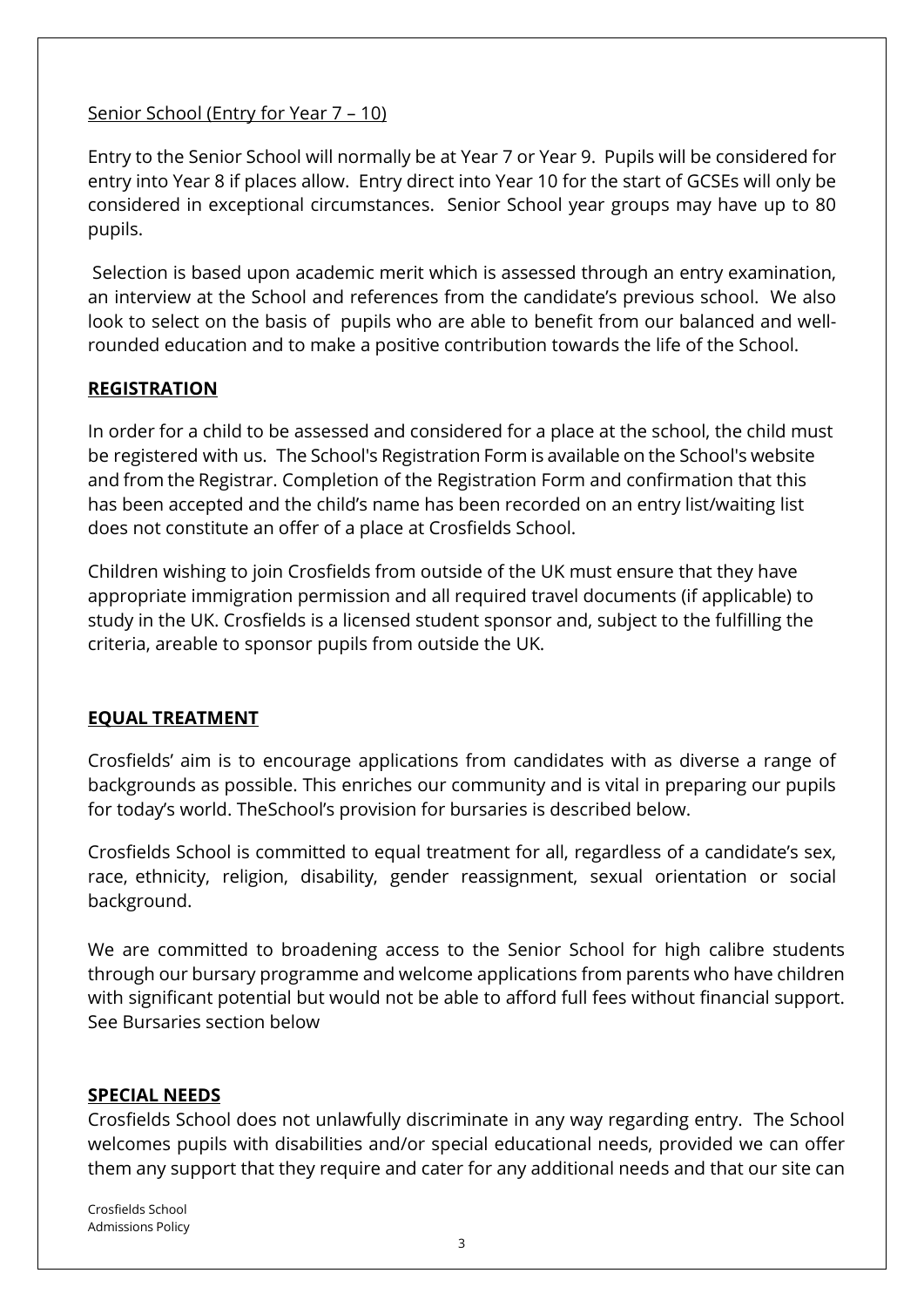accommodate them. We aim to ensure that all our pupils, including those with disabilities and/or special educational needs, are provided with a safe and inclusive environment in which to learn.

Our policy is to apply our admission criteria to all potential pupils. We require parents of children with special educational needs or physical or mental disabilities to discuss their child's needs with the School before they sit the entrance exam so that we can make adequate provision for them. Parents should provide with the Registration Form a copy of an educational psychologist's report or a medical report if they have one. This is so that the School can assess their child's needs and consult with parents about the adjustments which can reasonably be made and so that the School can ensure, for example, that their child will be able to access the education offered and that we are able to ensure their health and safety, and the health and safety of others.

Where a prospective pupil is disabled, the School will discuss with parents (and their child's medical advisers, if appropriate) the adjustments that can reasonably be made for the child if they become a pupil at the School, to ensure that the prospective pupil is not put at a substantial disadvantage compared to a pupil who is not disadvantaged because of a disability.

There may be exceptional circumstances in which we are not able to offer a place for reasons relating to a child's disability. For example, if, despite reasonable adjustments, we feel that a prospective pupil is not going to be able to access the education offered, or that their health and safety or those of other pupils or staff may be put at risk, we may not be able to offer a place at the School.

## **THE ASSESSMENT PROCESS**

The aim of the process is to identify potential. Crosfields School is looking for well-rounded pupils with a genuine interest in education in the broadest sense of the word, with interests that stretch beyond the confines of the academic curriculum. TheSchool has strong traditions in music, sport and swimming alongside a varied extra-curricular programme, all of which are important in developing a well-balanced, confident individual.

No specific preparation for the entrance tests is needed, all candidates start on an equal footing, with identical opportunities to display their academic aptitude and extra-curricular interests.

Crosfields School is not obliged to state its reasons for rejection of any candidate.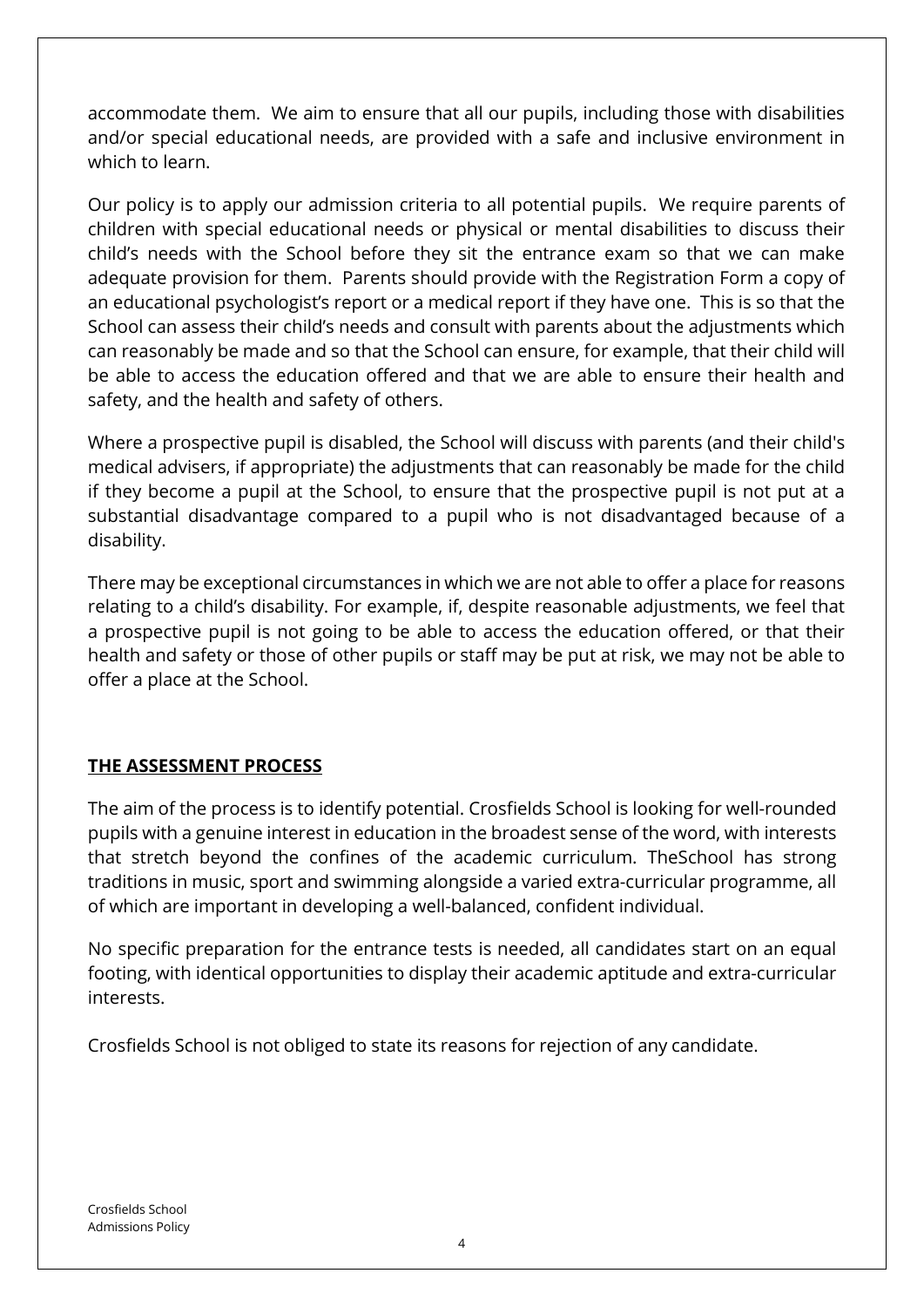#### **Pre-Prep**

Assessment for Nursery children is based on observing children playing as part of a group andinteracting with adults and their peers. In addition to this, the Reception children are asked to complete some simple tasks with the teacher. Year 1 and 2 children sit more formal assessmenttests of their mathematical and phonic knowledge.

### **Junior School**

All candidates for entry sit papers (written or online) in English, Maths and Reasoning,which are designed for their age group. We interview all candidates as part of our assessment process for each age group, Year 3 upwards.

### **Senior School**

Assessment for entry into the senior school is in three parts:

| Academic Ability                    | Formal Assessment          |
|-------------------------------------|----------------------------|
| Contribution                        | <b>Group Interview</b>     |
| Engagement with adults and children | <b>Team Build Activity</b> |

All candidates will sit online papers in English, Maths and Reasoning which are designed for their age group.

### **DATES**

The dates for the assessment process for the current academic year can be obtained from our Registrar. For in-year entry, assessments will be carried out by a member of the Senior Leadership Team at a mutually convenient time.

#### **REFERENCES**

References will be sought from the Head of a candidate's current school, if applicable, as part of the assessment process.

#### **ADDITIONAL SUPPORT**

If parents consider that their child will require any additional support during the assessment process as a result of any disability and/or special educational need, they should discuss this with the Registrar as soon as possible.

#### **SIBLING POLICY**

Most siblings join us at Crosfields School. However, admission is not automatic and there maybe occasions where the School judges that a sibling is likely to thrive better in a different academic environment. Siblings will be offered a priority assessment, ahead of others on the waiting list, as a place becomes available.

Crosfields School Admissions Policy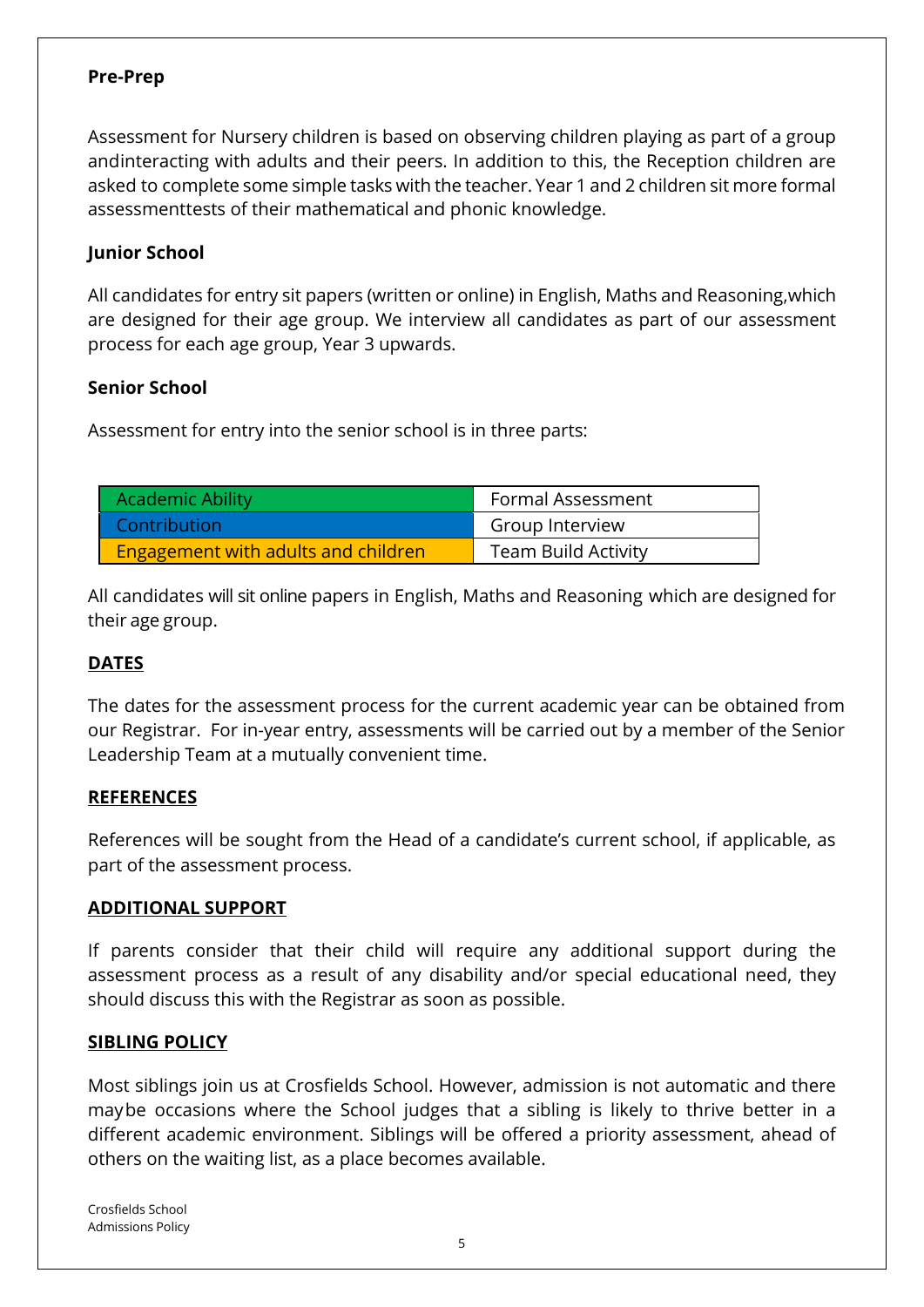## **SCHOLARSHIPS**

Crosfields offers scholarships to talented children entering our Senior School at Year 7 or Year 9. Scholarships are on offer for Academics, Sport, Swimming, Art, Drama, and Music. The Crosfields Scholarship award is given to children who excel in any one given area. Due to being mindful of students being able to make the most of the opportunities offered and expectations placed on scholars, we would only award a scholarship in one of these areas. Students may be assessed for a maximum of two scholarship areas. If they meet the criteria in each, they would be offered a choice but could still be considered an 'honorary scholar' in the second area.

Scholars will be set annual targets and will need to meet these to maintain the scholarship. A Scholarship may be withdrawn in accordance with the terms upon which such award is made or in accordance with the School's Terms and Conditions.

## **PURPOSE OF SCHOLARSHIPS**

Scholarships are designed to reward excellence and to celebrate exceptional talent. In recognition of this achievement, the scholar is offered a reduction in the fees throughout theirtime at Crosfields School and a package of opportunities and expectations. During the Autumn Term, children at Crosfields in Year 6 & 8 will be invited to for a Scholarship assessment if it is felt that they meet the necessary criteria. Further Scholarship awards may be available to children not currently at Crosfields, for entry in to Year 7 & 9. If available, entries will be invited in the Spring Term of the Year of entry. The criteria set for Scholarship assessment is available on the school website.

We encourage parents of scholars who anticipate that they will experience difficulty in meeting the balance of the tuition fees to apply (at the same as registration of their child) for one of the School's means-tested bursaries described below.

## **BURSARIES**

The School is able to offer a limited number of Bursaries for pupils entering the Senior School in Year 7 orabove. Further information is available from the Bursar via email bursar@crosfields.com. Parents should indicate on the Registration Form that they require financial support.

Parents will be asked to complete a preliminary financial questionnaire and if it is clear that a bursary would be required, parents will be referred to Bursary Administration Ltd who will conduct a detailed assessment of financial means on the School's behalf. Both parents are required to provide proof of their income, expenditure and assets and background financial checks and a virtual home visit will be conducted. Bursary Administration will provide a report and recommendation for consideration by the School's Bursary Awards Committee in January/February.

The level of support varies according to parental need; but can extend to full fee remission in cases of proven need. Bursaries are normally awarded for the remainder of the pupil's time at the School but may be reassessed on a periodic basis.